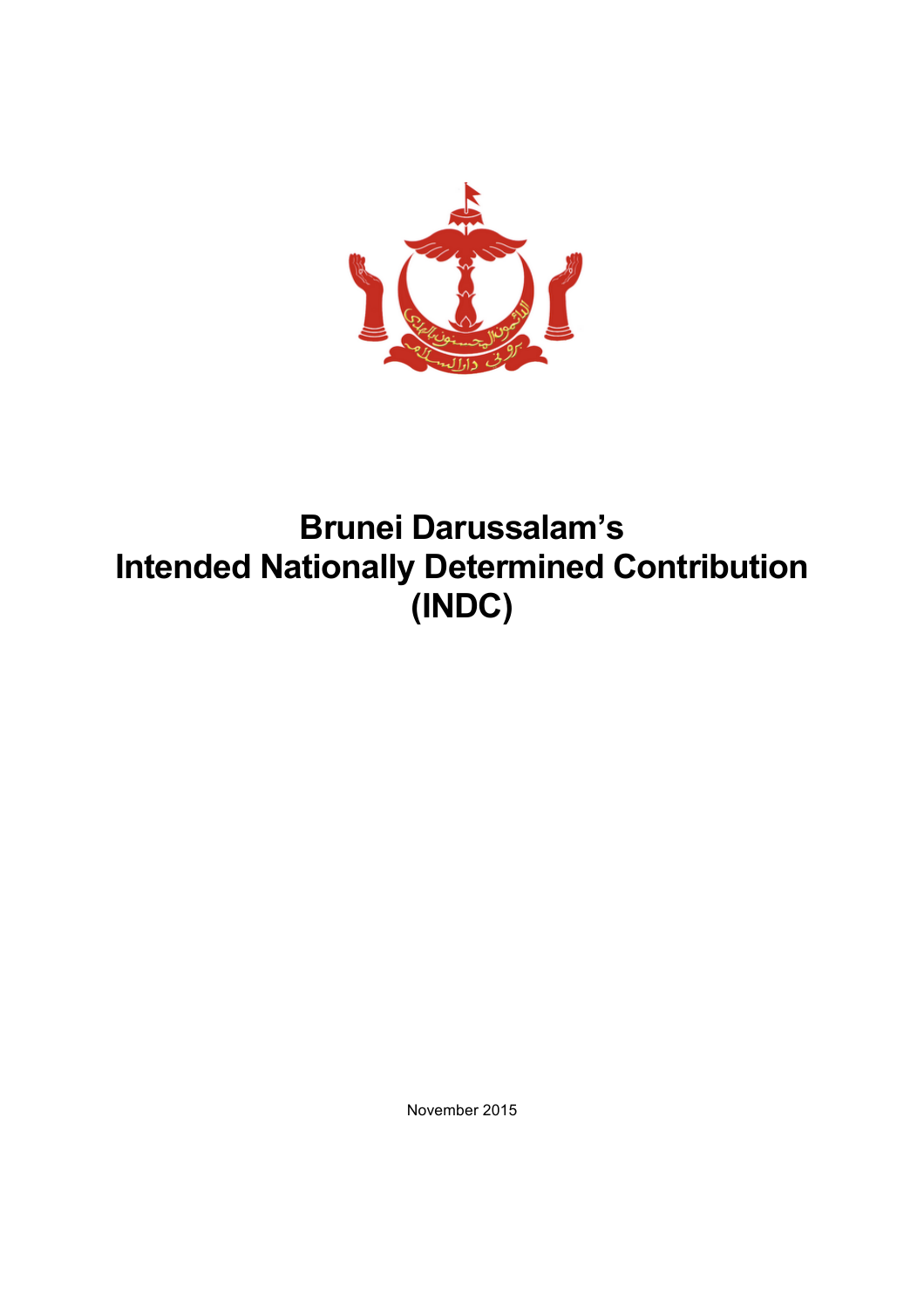

Ministry of Development Jalan Lapangan Terbang Lama Berakas Bandar Seri Begawan BB3510, Brunei Darussalam

30 November 2015

Dear Executive Secretary.

#### Subject: Brunei Darussalam's Intended Nationally Determined Contribution (INDC)

Brunei Darussalam recognises the need for respecting the principles of the United Nations Framework Convention on Climate Change (UNFCCC). In response to the 'Lima Call for Action'<sup>1</sup>, the Ministry of Development, in its capacity as Brunei Darussalam's national focal point to the UNFCCC is pleased to present its Intended Nationally Determined Contribution (INDC), ahead of COP 21 in Paris, December  $2015^2$ .

Our INDC is aligned with national development priorities and includes both adaptation and mitigation actions based on national circumstances; it has been developed from existing action plans and strategies. Brunei Darussalam's INDC is composed of six sections:

- Section 1: National circumstances, presenting national context relevant to the INDC
- Section 2: Mitigation contribution, highlighting the actions Brunei Darussalam is and could be undertaking to reduce greenhouse gas emissions, with information to ensure clarity. transparency and understanding of the activities being proposed
- Section 3: Adaptation contribution, covering Brunei Darussalam's vulnerability to climate change and prioritised adaptation actions
- Section 4: Fairness and ambition, outlining how Brunei Darussalam's contributions are rational in a global context
- Section 5: Planning for implementation, highlighting the policies, strategies, institutions and plans that will support the implementation of the INDC
- Section 6: Means for implementation, which assess the support Brunei Darussalam's needs to implement the INDC.

Through "bottom up" assessments to address climate change, such as INDCs, Brunei Darussalam is confident that a new and ambitious agreements can be negotiated and finalised at COP 21 in Paris this year. This agreement is essential to successfully limit temperatures to a level that would prevent dangerous anthropogenic interference with the global climate system, and at the same time contribute to global poverty reduction and promote economic growth efforts.

Yours sincerely,

Dato Paduka Awang Haji Bahrin bin Abdullah, Minister of Development Brunei Darussalam

Decision 1/CP.20 -

https://unfccc.int/files/meetings/lima\_dec\_2014/application/pdf/auv\_cop20\_lima\_call\_for\_climate\_action.pdf

Brunei Darussalam reserves the right to make revisions to this document, as the country continues along its development pathway.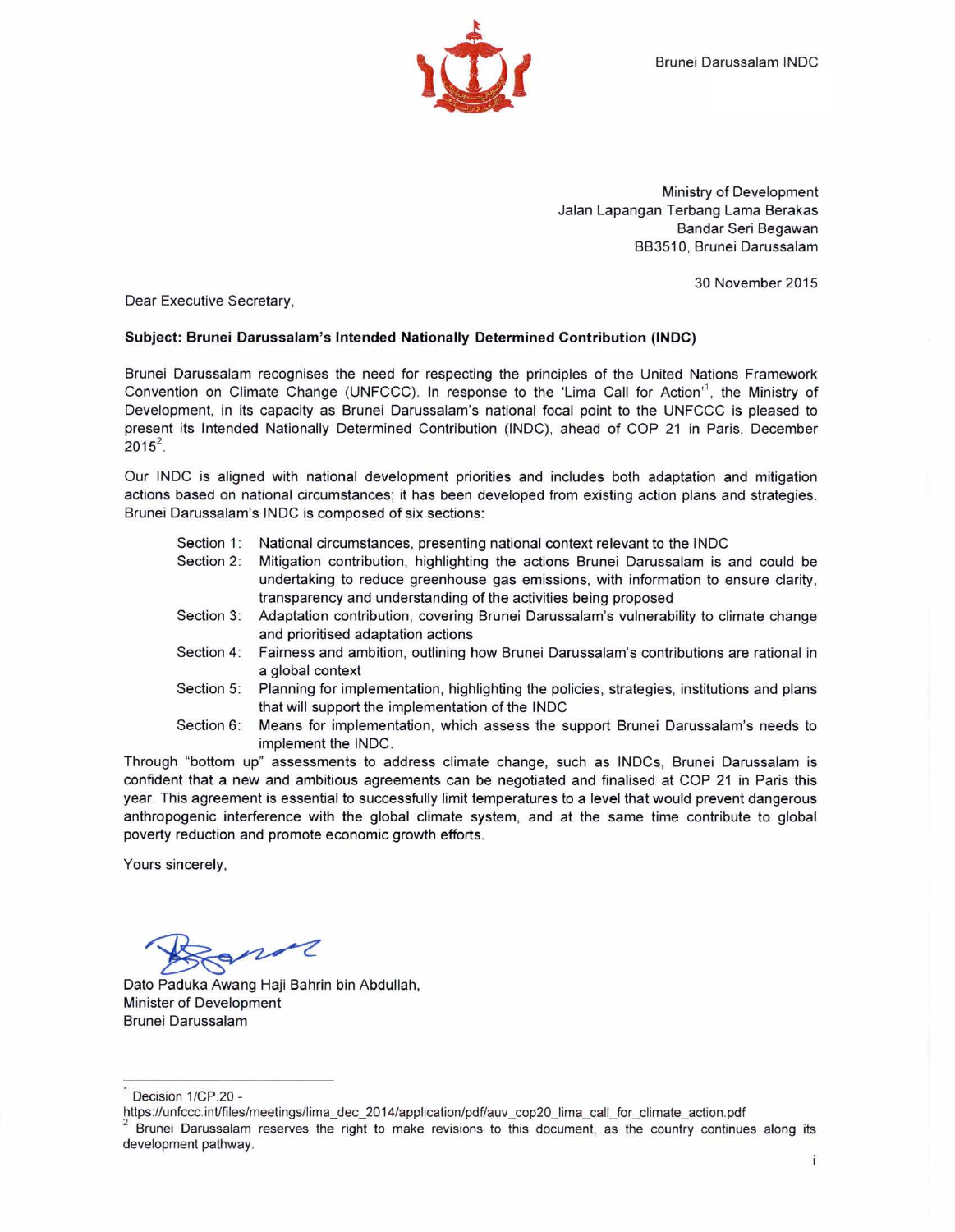

# **Brunei Darussalam's Intended Nationally Determined Contribution (INDC)**

### **1 National circumstances**

For over a decade, Brunei Darussalam has represented stability and continuity in a region subject to rapid social, economic and climate change. At the same time, under the leadership of His Majesty Sultan Haji Hassanal Bolkiah, the Sultan and Yang Di- Pertuan of Negara Brunei Darussalam, the country continues to enhance global partnership and to collaborate closely with partners in the Association of Southeast Asian Nations (ASEAN) and internationally on areas of mutual interest including in the field of environment and energy. To highlight its commitment to this cause, His Majesty announced at the UN Climate Summit on 23<sup>rd</sup> September 2014:

*"Brunei Darussalam is targeting a 63% reduction in our total energy consumption by 2035. We [Brunei Darussalam] aim to achieve this by reducing fossil fuel demand for inland energy use, and through a revised power tariff that encourages energy savings. As of 2013, Brunei Darussalam has managed to attain an average reduction in energy consumption of 13.9%. My Government also further aspires to generate at least 10% of total power from new and renewable resources by 2035.*

endeavour." *For the past 80 years, forest conservation has been an important part of our national development strategy. Today, 75% of Brunei Darussalam's land area is covered by tropical rainforests comprised of highly diverse ecosystems. In addition, Borneo's pristine peat swamps forests, which act as a carbon sink to counter emissions, are acknowledged by scientists as being some of the only remaining examples of their kind in the world. Our commitment to preserving our environment is further reflected through the allocation of 58% of our land area to the "Heart of Borneo" forest conservation initiative. We continue to work with our neighbours, Indonesia and Malaysia, and other international partners such as the World Wildlife Fund (WWF) in this* 

Brunei Darussalam is in the process of developing its Initial National Communication (INC). As part of the preparation of the INC, a Greenhouse Gas (GHG) emissions inventory is also being developed which will outline the GHG emissions arising from different sources and sectors. The draft INC estimates that in 2010 Brunei Darussalam's GHG emissions were approximately 10.02 million tonnes of CO<sub>2</sub> equivalent (Mt CO<sub>2e0</sub>). It is also estimated that land-use change and forestry (LUCF) contributes to the removal of 2.63 million tonnes equivalent  $CO<sub>2</sub>$  sequestration. The net GHG emissions were approximately 7.40 million tonnes of  $CO<sub>2</sub>$  equivalent. This total represents a small fraction of global emissions; approximately 0.016%<sup>3</sup> of global emissions in 2010.

The GHG emissions arising in Brunei Darussalam are dominated by sources in the energy sector. Electricity generation is the largest source of GHG emissions. Currently, around 99% of the country's electricity is generated from natural gas<sup>4</sup>, of which the majority comes from open cycle power plants. Preliminary estimates show that in 2010, emissions from these plants were approximately 4.18 Mt  $CO<sub>2eq</sub>$ . Energy production, including the production of oil and gas for domestic and exports markets, is another important source. Emissions from this sector were estimated to be 3.31 Mt  $CO<sub>2eq</sub>$ , in 2010. GHG emissions also arise from the direct combustion of fossil fuels in end-use sectors. Of these sources, fuel consumption in transport is responsible for approximately 1.17 Mt  $CO<sub>2e0</sub>$ , with emissions from energy consumption in industry responsible for 0.45 Mt CO<sub>2eq.</sub> Combustion emissions from the residential and other sectors represent less than 0.39 Mt  $CO<sub>2ea</sub>$ .

 <sup>3</sup> Calculated based on Brunei Darussalam's 2010 net total emissions and CAIT Climate Data Explorer 2010 global estimated emissions

International Energy Agency (2012) Brunei Electricity and Heat for 2012.

http://www.iea.org/statistics/statisticssearch/report/country=BRUNEI&product=electricityandheat&year=2012.2015 (Accessed on 18/09/2015)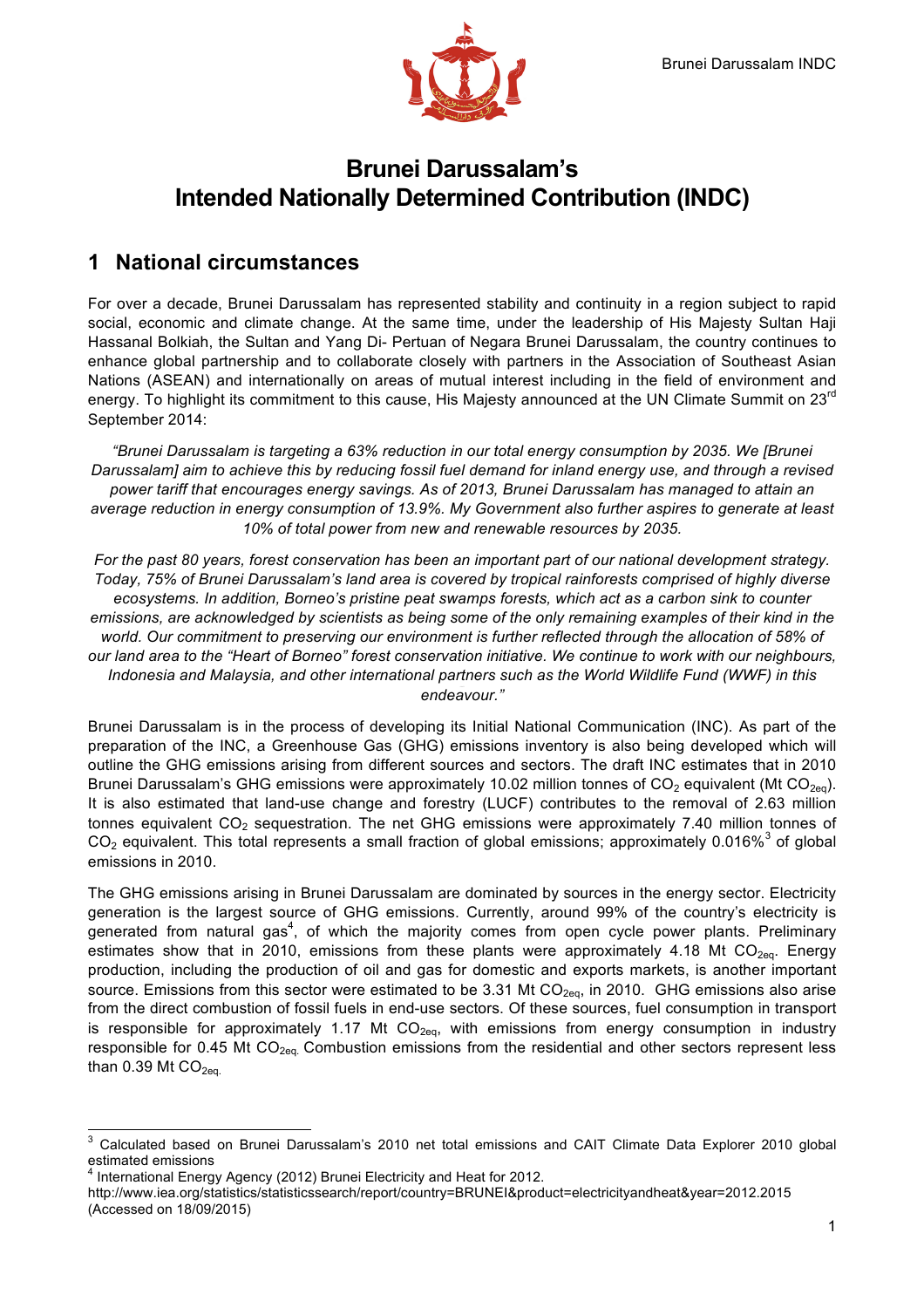

Other emissions sources, including emissions from waste management, agriculture and industrial processes, overall represent less than 0.53 Mt CO<sub>2eq</sub> in 2010. These other sources are therefore small in comparison to the emissions from the energy sector.

Brunei Darussalam's planned mitigation efforts are focused primarily on energy related policies and actions, promoting energy efficiency and conservation and renewable energy as examples.

The energy sector is a core element of the economy as it accounts for more than 60% of Brunei Darussalam's GDP. To drive the economy into a sustainable future, the Government of Brunei Darussalam has recognised the need for the implementation of strategies related to energy security, diversification of supply, energy efficiency and conservation. The introduction of the Energy White Paper in 2014 highlights the roadmap the country is taking in exploring strategies to diversify the energy mix through a concerted effort to promote the use of alternative and renewable energy sources for power generation.

Promoting sustainability within the current economy is also a priority for the Government of Brunei Darussalam. It is working with the hydrocarbon industry, which is a major source of GHG emissions, to limit its direct impacts whilst also maximising its wider environmental benefits. For example, the industry provides funding of forestry projects, such as increasing tree plantation for carbon sequestration, forestry protection initiatives and for awareness raising campaigns. The Government of Brunei Darussalam is actively pursuing integrated approaches such as this amongst departments to achieve national goals. This approach is further re-enforced by strong "top-down" support from His Majesty in many areas of the economy, and through "bottom up" approaches to activities such as awareness raising on climate change in schools and communities.

The Government of Brunei Darussalam also recognises the need for a more balanced economy; identifying growth areas in the country to promote the development of other sectors in addition to energy. These include the financial and service industries, which will diversify the economy to ensure future economic stability.

Brunei Darussalam has also adopted the national vision of "Wawasan Brunei 2035", which aims to make the nation widely recognised for its educated and highly skilled people as measured by the highest international standards; achieving and maintaining quality of life among the top 10 nations in the world; and operating under a dynamic and sustainable economy with income per capita within the top 10 countries of the world. In order to achieve the three goals, the Government of Brunei Darussalam has identified eight strategies to ensure all aspects of development are implemented systematically and effectively. Recognising the importance of the environment to its future development, a dedicated environmental strategy has been developed with the aim to: (i) reduce environmental pollution to a minimum; (ii) prevent the possible deterioration of the country's natural ecosystem; and (iii) preserve the country's biodiversity. Sectoral strategies have also been developed in line with the national vision, to promote a more sustainable and efficient economy in the country. All in all, our Vision 2035's priority is to safeguard the welfare of our people and its plan includes ensuring a clean, green and healthy environment for every citizen.

Brunei Darussalam is vulnerable to the impacts of climate change. It has a tropical climate, experiencing year-round high temperatures, high rainfall and high humidity. Vulnerability assessments show that the country has medium to high climate change exposure, mainly due to higher temperatures during the months of April- May-June, the hottest months (and potential for heat-related stress), and higher rainfall intensities during the wet season. Brunei Darussalam is exposed to flooding incidences particularly in low lying areas; heat stress and transboundary haze pollution arising from forest fires in neighbouring countries during dry season. Sea level rise is also of concern, given some areas of the country are up to 12 meters below sea level.

The country's estimated population in 2014 was 411,900 and it is projected to reach approximately 650,000 people by 2035, a 58% increase compared to the population in 2014. Climate change stresses on the population are a concern to the Government of Brunei Darussalam as part of its mandate is to ensure the highest quality of life for its people, which encapsulates protecting their living and surrounding environment. Appreciating the risk the country is under, Brunei Darussalam has recently taken part in a Brunei Darussalam-Indonesia-Malaysia-Philippines East ASEAN Growth Area (BIMP-EAGA) climate change vulnerability study, with the aim to attain self-sufficiency in food and security of energy and water resources.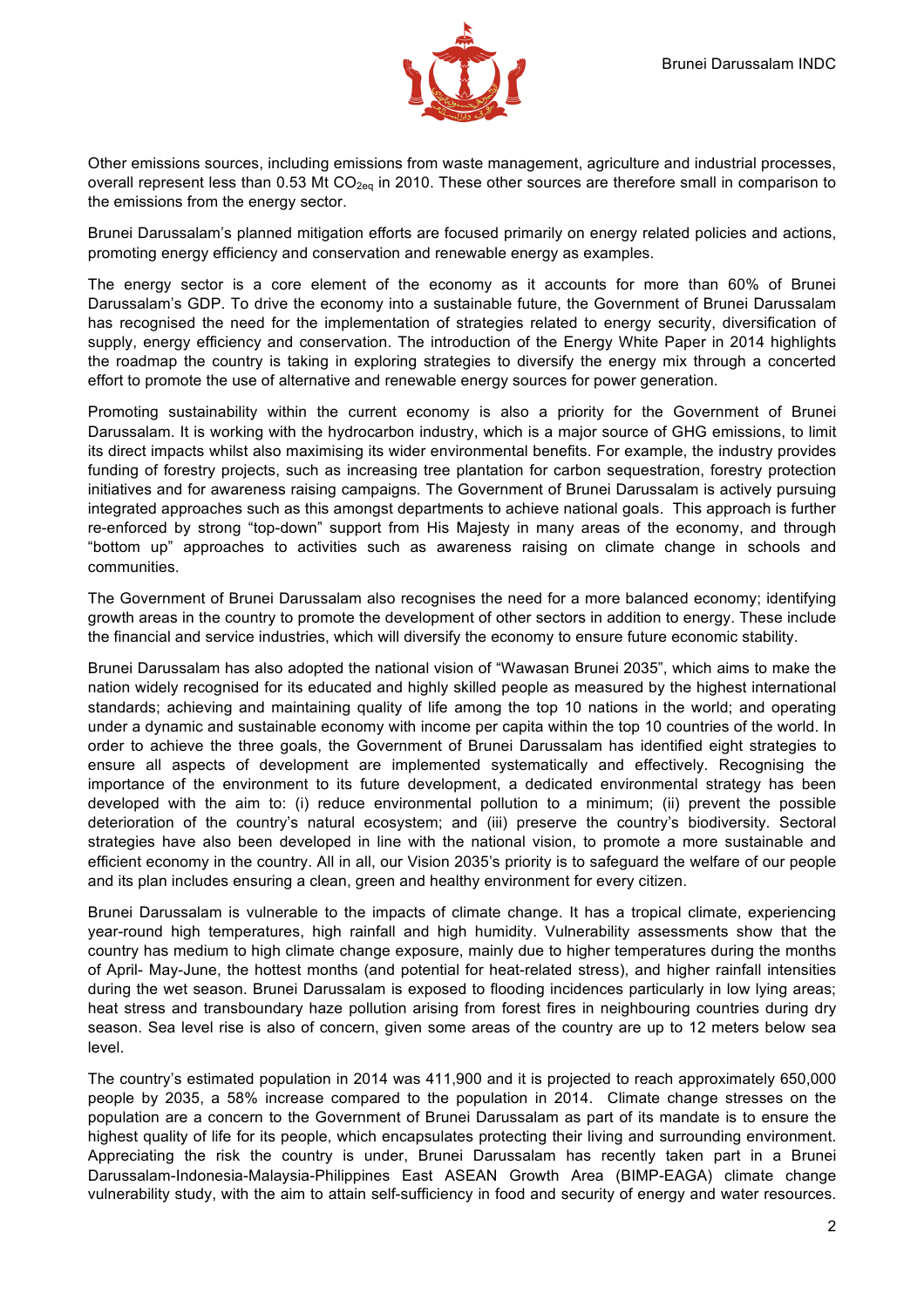

The Government of Brunei Darussalam has also developed plans addressing the adverse impacts of unusual and extreme weather and climate events. These together with the vulnerability study, provide the starting point for a National Adaptation Plan (NAP).

# **2 Mitigation Contribution**

Brunei Darussalam's economy benefits from the revenues from the extraction, refining and export of its oil and gas reserves. Given that the energy sector is the dominant sector with respect to GDP and GHG emissions generated. The country's first intended mitigation contribution concerns actions primarily within the energy sector. However, this does not preclude its intention to reduce and report on emissions as a result of actions in other sectors which will result in carbon sequestration, i.e. in the forestry sector. Further, there are a number of measures which have been identified for future research and development whose contribution to meeting overall targets has not yet been quantified, but are anticipated to lead to significant mitigation impacts in the coming decades.

Brunei Darussalam's Intended Nationally Determined Contributions are summarised as follows:

- i. **Energy sector**: to reduce **total energy consumption by 63% by 2035** compared to a Business-As-Usual (BAU) scenario; and to increase the **share of renewables** so that 10% of the total power generation is sourced from renewable energy by 2035
- ii. **Land Transport sector**: to reduce **carbon dioxide emissions from morning peak hour vehicle use by 40% by 2035** compared to a business as usual scenario.
- iii. **Forestry sector**: to increase the total gazette **forest reserves to 55% of total land area,** compared to the current levels of 41%.

#### **2.1 Energy Contribution**

Brunei Darussalam has an aspirational target to reduce total energy consumption by 63% by 2035 from a Business-As-Usual (BAU) scenario. This will be achieved by implementing policies and actions in a number of areas which are outlined in the following sections, and by further research, development and capacity building in areas where the magnitude of possible climate change mitigation benefits have yet to be determined.

#### **2.1.1 Reduction of Energy Intensity Across all Economic Sectors**

A reduction of 45% in energy intensity is measured as a 45% reduction in tonnes of oil equivalent per unit of gross domestic product, using 2005 as a base year. This will be achieved by implementing a number of measures including:

**Policies and regulatory frameworks** for energy efficiency and conservation:

- i. Electricity Tariff Reform
- ii. Energy Efficiency and Conservation Building Guidelines for Non-Residential Sector
- iii. Standards and Energy Labelling for Products and Appliances
- iv. Energy Management Policy
- v. Fuel Economy Regulation
- vi. Financial Incentives
- vii. Awareness Raising

**Project based energy efficiency measures** such as the increased use of energy efficient streetlights. This involves replacement of the existing high pressure sodium vapour street lighting to low wattage and superior technology lighting to increase standards nationwide.

For more information on the implementation plans to achieve energy intensity reduction goals, please refer to Section 5.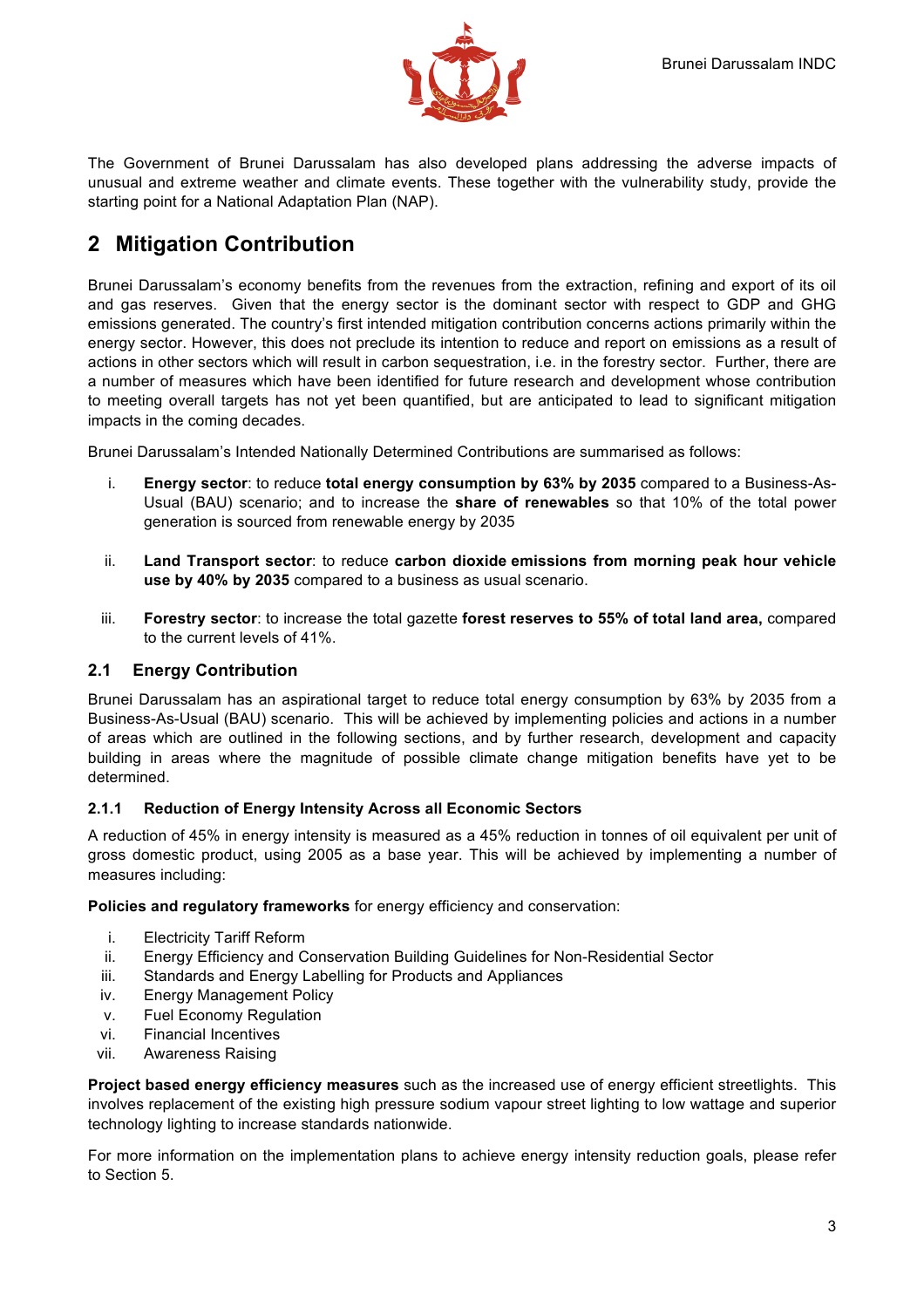

#### **2.1.2 Increasing the share of Renewable Energy in the national total power generation mix**

Increasing the share of renewables so that 10% of the total power generation is sourced from renewable energy by 2035 which will be achieved through measures such as:

- i. **Increasing the use of solar power** as a renewable resource. To this end a three year study from 2010-2012 was carried out on six types of solar cells at the Tenaga Suria Solar Power Plant (a solar demonstration project) to increase technical capacity for deploying solar resources in future
- ii. **Utilising the 10-15 MW potential of waste to energy resources** that have already been identified in the Energy White Paper.

For more information on the implementation plans to achieve this goal, please refer to Section 5.

#### **2.1.3 Land Transport**

In 2014, Brunei Darussalam published its Land Transport Master Plan (LTMP); based on a comprehensive assessment of the country's current land transport situation. A variety of forecasts and mitigation scenarios were explored; however the preferred scenario, and that most in line with the Wawasan Brunei 2035 national vision, entails a 40% reduction in morning peak hour carbon dioxide emissions against a BAU scenario in 2035. With no action, the BAU scenario represents a 178% net increase in GHG emissions over 2012 levels. However in implementing the preferred scenario, this will limit the net increase in emissions in 2035 to 67% over 2012 levels.

In order to achieve this scenario, as well as various other transport policy objectives, the Land Transport White Paper sets out a total of 38 transport policy recommendations, some of which are immediately relevant to GHG mitigation, such as implementing fuel standards or promoting electric and hybrid vehicles. For more information on the policy plans, please refer to Section 5.

#### **2.2 Mitigation Contributions from the Forestry and Land Use Sectors**

Brunei Darussalam is considered one of the world's leading nations in terms of its actions to preserve forest cover, with currently approximately 75% of its 5,765 square kilometres national land area is under forest cover. It is comprised of what experts believe to be the oldest tropical rainforest ecosystem in the world, but also mangroves, peat swamps and other areas which sequester carbon dioxide from the atmosphere.

Approximately 41% of the country's land area have been gazetted as forest reserves. These forest reserves are protected by robust legislation. The Government of Brunei Darussalam intends to increase the total gazette forest reserves to 55%, and has already commenced working with the relevant authorities to increase the area. The decision to ban logging concessions from nationally designated forest reserves has also been implemented. Restricted and controlled logging will only be allowed in designated Inter Riverine Zones (IRZ), a small area of land which has been strictly regulated by volume quotas to manage activity in the region. IRZ areas in the country are small areas, totalling 50,000 hectares, of which logging and forest plantation can only take place in a designated area of 30,000 hectares.

Brunei Darussalam is also a key member of the "Heart of Borneo" Initiative, a trilateral forest conservation agreement signed with Malaysia and Indonesia to preserve and protect its remaining unique ecosystems. The initiative will further ensure the best sustainable forestry practices in the country.

#### **2.3 Other mitigation measures**

The Government of Brunei Darussalam has developed building guidelines; all buildings including commercial and housing estates, industrial and government buildings are required to set aside or to retain 10% of the land as open space or green area.

Studies are being undertaken to identify measures to reduce flaring and venting during gas extraction, which in turn will reduce emissions of methane and carbon dioxide. Gas flaring and venting also wastes valuable energy resources that could be used to support economic growth.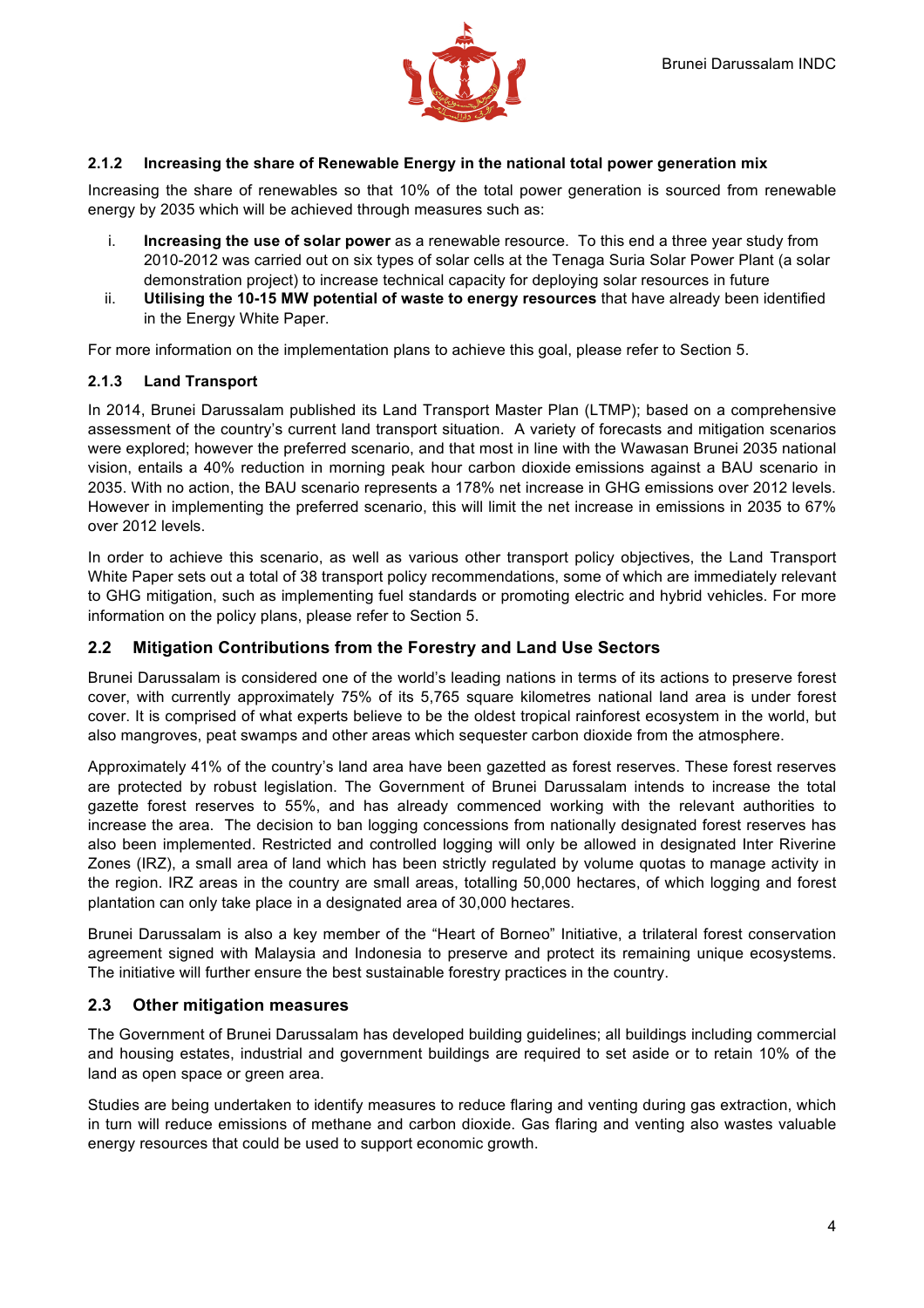

# **3 Adaptation Contribution**

One of the principal goals of Wawasan Brunei 2035 is to protect its people and their future livelihoods; enhancing climate resilience and adapting to climate change plays a major role in achieving this. Protecting both terrestrial and marine biodiversity of the country's ecosystem is also a priority for the Government of Brunei Darussalam, as demonstrated by its integration into national development plans.

#### **3.1 Climate related risks**

Flooding is one of the major climate related risks and causes the most significant climate impacts in Brunei Darussalam. In January 2015, as an example, heavy rainfall coinciding with a high tide caused widespread disruption and damage to transport links such as bridges, river navigation as well as on residential assets.

The available climate projections suggest that the country needs to prepare for significant changes in the future. The mean surface temperature is expected to increase by 2-3 °C between 2031 and 2060 and by 3- 4°C between 2071 and 2100<sup>5</sup>. Increased heat stress could result in extreme drought events and a higher risk of water scarcity, along with adversely affecting the health of workers and increasing the occurrence of forest fires. Regarding precipitation, the uncertainty is larger and some long-term projections show a drier February-March season and a wetter April-May-June season. Therefore flooding and increased heat stress are expected to be the major hazards that require integrated adaptation planning and implementation of actions to ensure that the development vision of the country will be achieved.

#### **3.2 Priority sectors**

Brunei Darussalam has identified the following sectors for priorities for further climate change adaptation actions:

- i. Biodiversity
- ii. Forestry
- iii. Coastal and flood protection
- iv. Health
- v. Agriculture
- vi. Fisheries.

Climate change adaptation is currently most advanced in the biodiversity and forestry sectors. The key achievements and principles are explored below.

#### **3.2.1 Biodiversity sector**

Brunei Darussalam's highly diverse ecosystems are considered among the most significant hotspots in the world. It has already undertaken climate change adaptation actions which demonstrate its commitment to protect its people and the very unique biodiversity the country is home to, such as:

- i. Participating in the "Heart of Borneo" Initiative. Borneo's tropical rainforests stretch from north to south and are understood to be one of the world's oldest tropical rainforest ecosystems. The initiative builds on five pillars: trans-boundary management; protected area management and sustainable natural resource management, ecotourism development and capacity building.
- ii. Development of the National Biological Resources (biodiversity) Policy and Strategic Plan of Action (2012). The plan outlines the strategic objectives and actions to conserve the biodiversity.
- iii. Ratification of the Convention of Biological Diversity of the United Nations. Brunei Darussalam will be hosting the second Asia Pacific Rainforest Summit in 2016.
- iv. Designation of 150,000 hectares of Marine Protected Area (MPA) under the Fisheries Act (1972); the aim of the act is to protect and conserve the marine ecosystem within the coral reef. The coral reef has the ability to sequester the atmospheric carbon therefore this policy also provides a co-benefit for climate change mitigation.

 <sup>5</sup> Meteorological Service Singapore and Met Office Hadley Centre (2014). A Regional Climate Modelling Experiment for South East Asia. Available at: http://ccrs.weather.gov.sg/wp-content/uploads/2015/03/Regional-Climate-Modelling-Experiment-for-Southeast-Asia.pdf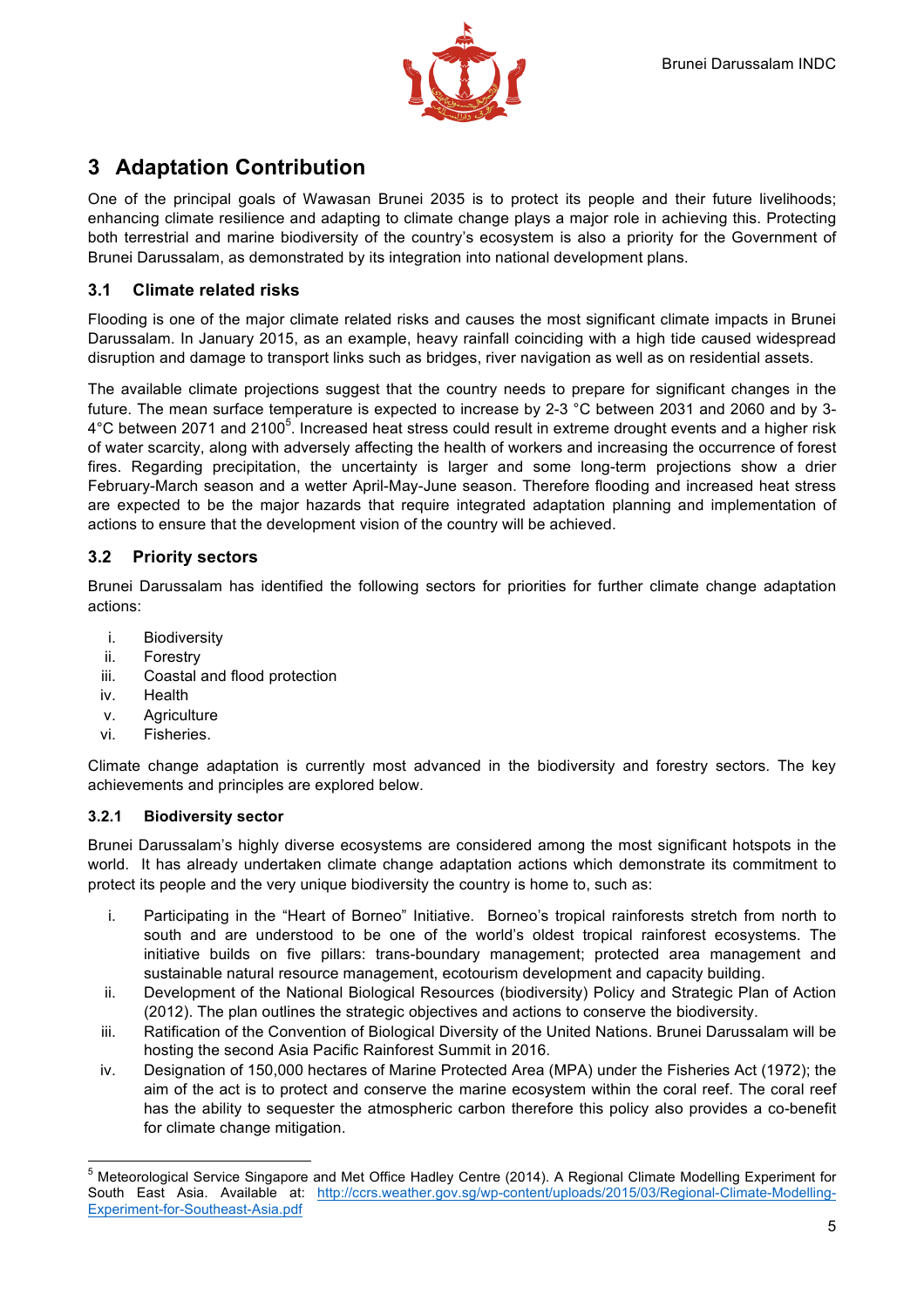

v. Establishment of the Tropical Biodiversity Centre whose goal is to promote the development of a local biotechnology industry based on the country's forest biodiversity resource. This is an example of a fruitful collaboration between research institutes and government departments.

#### **3.2.2 Forestry sector**

In addition to the unique biodiversity some forest types provide flood protection, slope stability and support fresh water supply. The ground level in Brunei Darussalam is below sea level (up to 12 meters in some places) and the peat that accumulates in forest floors raises the ground level. However, if the trees are cut down in peat swamp forests (PSFs) the peat will speed up the drying process, increasing the likelihood of flooding due to increase surface run off and making forests more prone to forest fires. This could result in lower ground levels and contaminated fresh water supply in rivers as seawater encroaches. This could consequently have adverse effect on the Brunei Darussalam's economy as the oil and gas industry relies on fresh water supply from the rivers.

The activities that Brunei Darussalam is undertaking to protect forests, including both 'bottom up' and 'top down' approaches are already moving in the right direction for integrating climate change and providing cobenefits for climate change adaptation.

"Top-down" approaches include legislation and regulations in the land use sector, such as restrictions and reduced-scale on logging activities which include limiting tree numbers to be cut in designated zones, the height of those trees and setting a minimum distance from a river where trees can be felled (which provides protection against flooding due to preserving soil quality around the rivers). The authorities carry out aerial monitoring as well as planned and random forest patrols, in addition to dedicated border inspections.

"Bottom-up" approaches include:

- i. Awareness raising activities such campaigns in schools and communities, along with initiatives like "International Day of Forests"
- ii. The Universiti Brunei Darussalam conduct and undertake research projects on biodiversity in climate change, as well as through its collaboration with renowned international universities under International Consortium of Universities for the Study of Biodiversity and the Environment (iCUBE).<sup>6</sup>
- iii. The oil and gas industry also support research and development projects in carbon sequestration and fund some conservation projects.

Finally, the forestry sector provides opportunities for both adaptation and mitigation. As explained above actions to preserve the forest provide flood management benefits (adaptation) and where this is coupled with reforestation or afforestation to expand the forests reserves area, there could be enhanced mitigation benefits too.

#### **3.2.3 Coastal and flood protection**

Regarding flood protection, an integrated approach combining flood protection, river quality improvement and coastal protection has been initiated by The Government of Brunei Darussalam to implement both structural measures (such as flood walls, drainage improvement, and energy efficient pumping stations) and non-structural measures (such as land use planning, capacity building, collaboration across sectors and research institutes). It also intends to share knowledge and mobilise stakeholders, not only within its government departments, but also including schools, communities, remote villages and the private sector.

#### **3.2.4 Other sectors**

Further work will be carried out to assess the health impacts of climate change on Brunei Darussalam, as well as impacts on agriculture and fisheries.

 $6$  iCUBE aims to cooperate with international universities in research, teaching and learning on issues related to biodiversity, climate change and the environment. Its members comprised of King's College London-Korea University, Monash University, National University of Singapore, Universiti Brunei Darussalam, University of Auckland, University of Bonn, and University of North Carolina. UBD is the secretariat for the iCUBE project.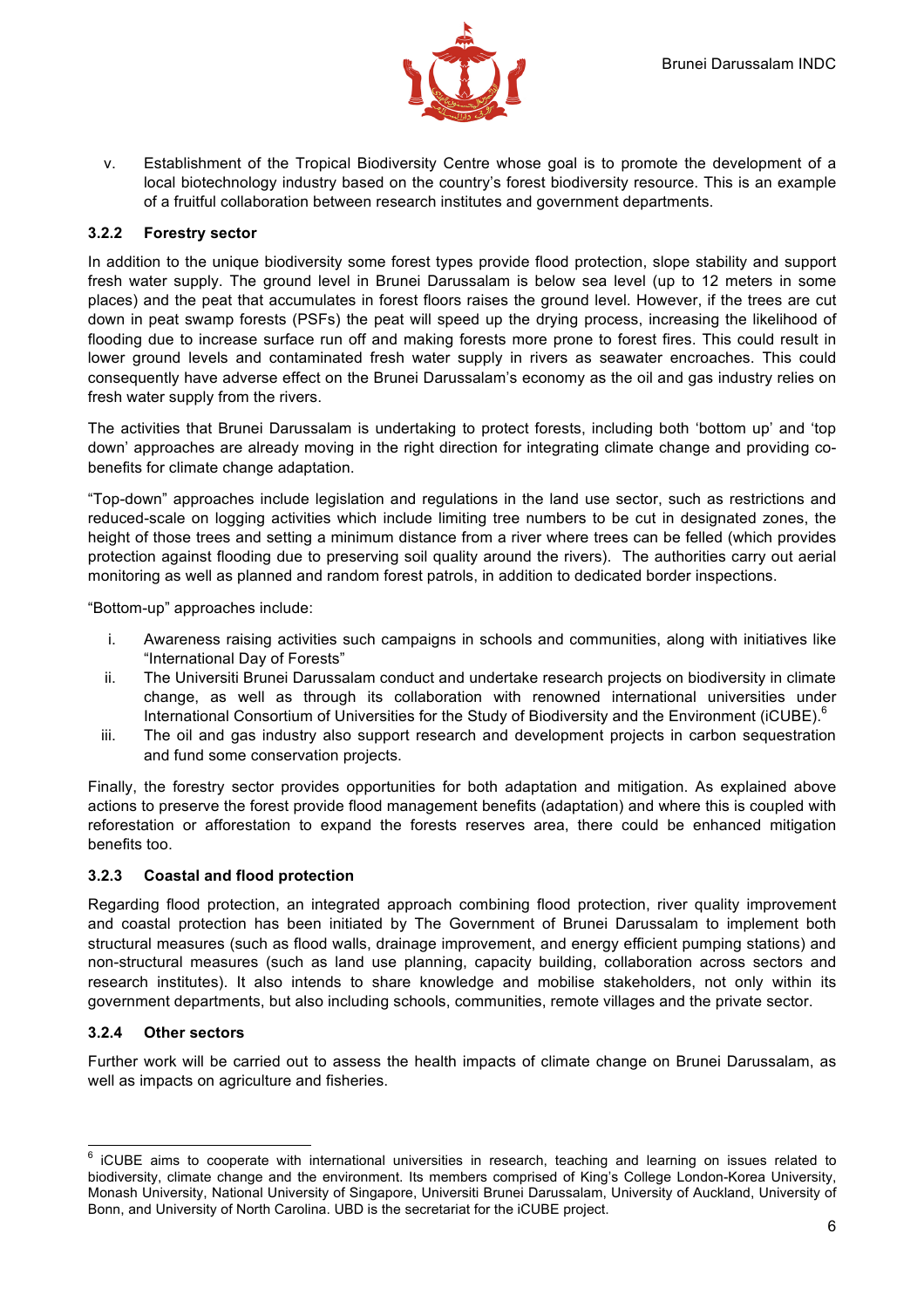

#### **3.3 Strengthening of adaption planning**

Brunei Darussalam will continue to strengthen its adaptation efforts by:

- i. promoting the mainstreaming of sectoral adaptation plans into a national holistic and coordinated plan;
- ii. promoting the collaboration of multiple stakeholders and expertise across the sectors and society in general;
- iii. increasing the development and use of tailored data and information systems; and
- iv. establishing and promoting the appropriate legislative framework.

For example the Department of Drainage and Sewerage will implement the flood monitoring information system and the Department of Forestry is planning to undertake an updated forest inventory.

### **4 Fairness and ambition of the contribution**

Although Brunei Darussalam's total GHG emissions share of global emissions is very small (0.016%), it is highly vulnerable to the adverse impacts of climate change. It recognises the importance for all countries to present fair and ambitious INDCs, and acknowledges the objectives laid out in the Lima Call for Action.

This document marks Brunei Darussalam's first presentation of mitigation contributions to limit growth in GHG emissions, to the UNFCCC. In developing the INDC, consideration has been given to Article 4.8 and 4.10 of the Convention; recognising Brunei Darussalam's economy is heavily dependent on income generated from the production, processing and export of fossil fuels. Nevertheless, the contributions that have been identified in this INDC are ambitious and highlight significant progression beyond historic and current undertakings. Delivery of the contributions will require major investments in new technologies, such as the promotion of renewable energy technologies that are not currently cost-competitive with fossil plant in Brunei Darussalam's, as well as changes in consumption behaviours of end-users. The main focus of the mitigation actions are currently on the energy sector, the largest sector in the country's economy; however equally ambitious targets have also been presented for the forestry - including increasing the already large areas of protected forest cover - highlighting the Government of Brunei Darussalam's clear objective to limit its net GHG emissions.

As Brunei Darussalam's first National Communication and GHG emissions inventory are currently under development, quantified GHG reduction targets (or contributions) have not been provided in this version of the INDC. Brunei Darussalam therefore reserves the right to update its INDC as more data becomes available.

### **5 Planning for Implementation**

The production of Brunei Darussalam's INDC is a nationally led process, co-ordinated by the Ministry of Development. In order to successfully deliver on the contributions outlined in this INDC a number of steps have already been taken:

- i. Brunei Darussalam's Initial National Communication and GHG inventory is being drafted. This is the country's first GHG inventory which will give the first accurate estimation of sectoral GHG emissions and will assist with policy development, along with international reporting requirements (e.g. BURs);
- ii. Brunei Darussalam established the Brunei National Energy Research Institute (BNERI) in 2011 to assist with the formulation of energy policy;
- iii. Brunei Darussalam's National Disaster Management Centre (NDMC) has developed a Strategic National Action Plan for Disaster Risk Reduction, along with the private sector, non-governmental organisations, local bodies and other national agencies, to ensure a safer and disaster resilient country and community;
- iv. Sectoral adaption plans currently exist; with further effort these can been developed into a national integrated and coordinated adaptation plan;
- v. Brunei Darussalam is and will continue to participate in regional networks, such as the ASEAN forum to strengthen regional collaboration efforts, research studies on climate change and its impacts on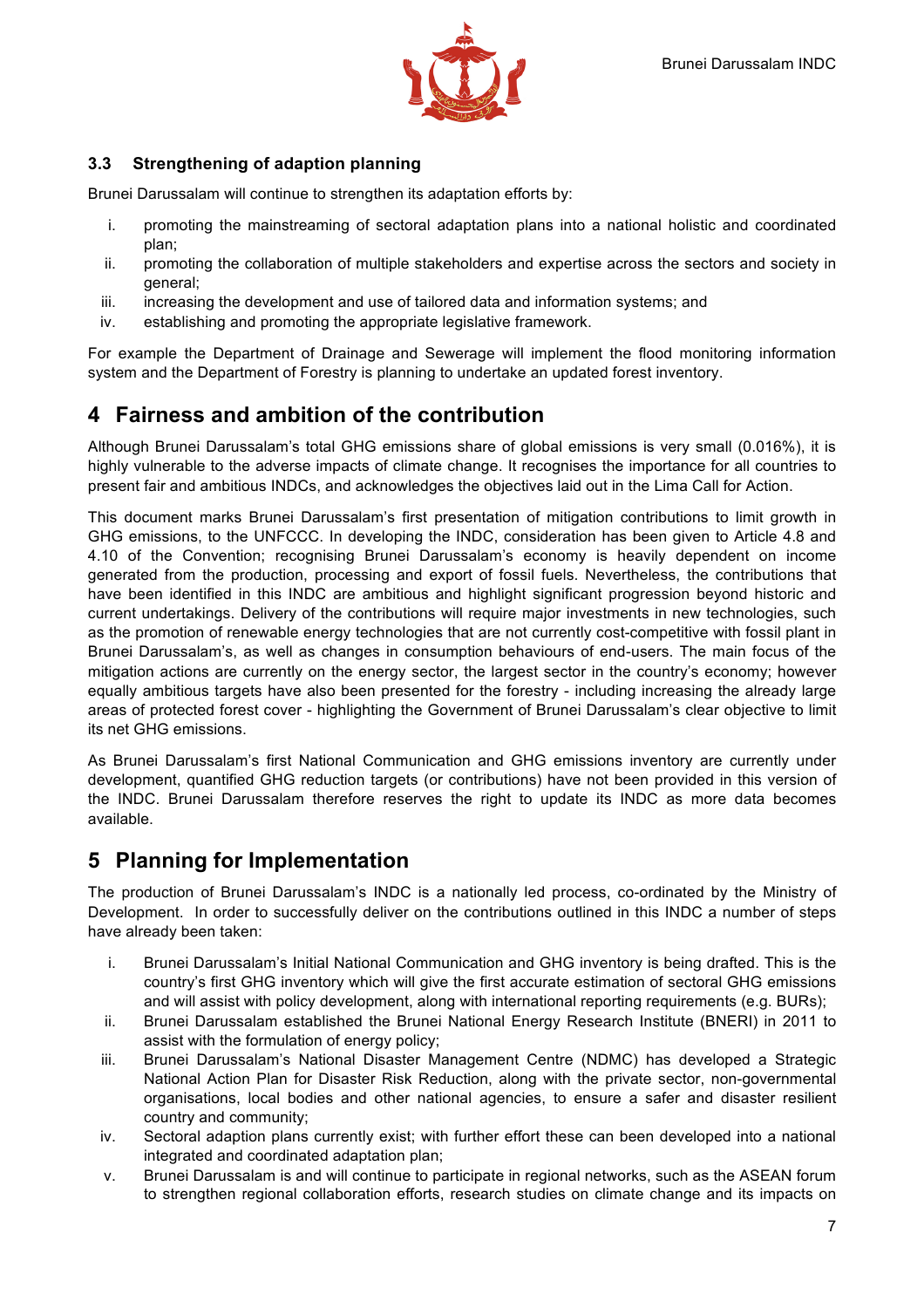

ASEAN countries' biodiversity, and organised future activities on "Green themes". This will help the nation to better understand future climate risks and play an active role in co-ordinated regional actions such as the Heart of Borneo Initiative;

- vi. In terms of flood mitigation, river quality improvement and coastal protection the Government of Brunei Darussalam has outlined an action plan comprised of both structural (physical defences) and non-structural (institutional) measures that are currently being and will be implemented in Brunei Darussalam;
- vii. The Government of Brunei Darussalam will continue to promote inter-ministerial and interdepartmental co-ordination and collaboration to achieve goals with respect to forestry protection and its associated adaptation benefits. Already for example, revenue generated by the energy sector has financially supported:
	- a. The development of the setup of the project implementation framework of the Heart of Borneo Initiative
	- b. The project "Biodiversity Action Plan for Peat Swamp Forest"
- viii. Other areas identified where an integrated approach will be pursued is in the fight against diseases, the incidence of which may be increased due to climate change; and
- ix. With current limitations on land space for agriculture, the Government of Brunei Darussalam recognises the need to have more efficient agriculture production to meet the increasing demand and to ensure that the crops are resilient to withstand the future impacts of climate change, such as temperature increases and higher risk of flooding.

#### **5.1 Implementing Energy Related Measures**

The following sections highlight more specific implementation actions in existing strategies for the energy and transport sector, as previously outlined in Section 2.

#### **5.1.1 Development and Implementation of EEC Legislative Measures**

Seven key policies have been identified which need to be developed and implemented between now and 2035:

*i. Electricity Tariff Reform*

In January 2012, the implementation of a new progressive electricity tariff structure for the residential sector was introduced. This was followed by the replacement of post-paid to pre-paid meters as a way of encouraging energy saving by the public. The new tariff structure is a more progressive way of billing and aims to integrate an element of energy saving into the public's consumption habits

*ii. EEC Building Guidelines for Non-Residential Sector*

The Ministry of Development in collaboration with the Energy Department Prime Minister's Office have developed EEC Building Guidelines for non-residential buildings which established energy efficiency and conservation standards, and a regulatory mechanism for buildings in Brunei Darussalam. The EEC Building Guidelines are mandatory to all government buildings and voluntary to all commercial buildings at present. It is intended that they will become mandatory for all buildings in the next phases of policy roll-out. The guidelines were launched by the Minister of Development in May 2015.

The Green Buildings Initiative takes forward a number of actions which support the implementation of the policy. The following actions have already been undertaken or are currently being phased into practice:

- a. A green building rating system which is being developed for government and commercial buildings with the aim to give transparency on the energy performance of buildings.
- b. Pilot energy audits are being undertaken some government buildings to identify 'no cost', 'low cost' and 'high cost' efficiency savings. All no and low cost measures are being implemented, such as reducing the operating hours of centralised air conditioning to be in line with office working hours, setting a minimum temperature of 23°C, and the replacement of inefficient lighting with energy efficient technology. The Government of Brunei Darussalam aims to roll out building energy audits across other governmental, commercial and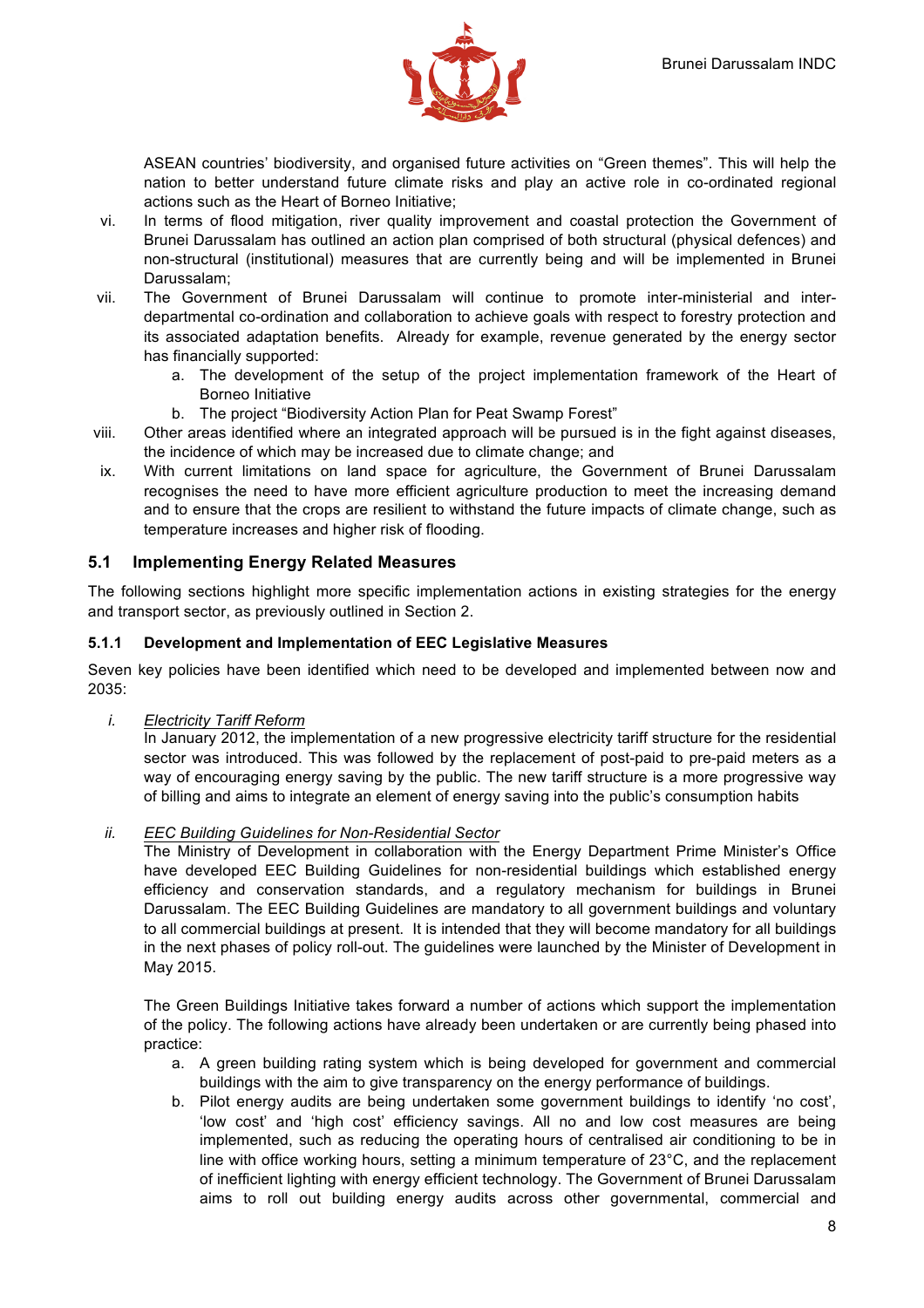

residential buildings in future. The anticipated energy savings as a result of these and other measures is anticipated to lead to an overall reduction in energy consumption in government buildings of up to 50% against previous years' performance.

- c. An energy consumption building index which will define a maximum energy consumption target for buildings is currently being developed.
- d. Public houses under the National Housing Programme are designed with green building features that make possible saving in water and energy consumption as well as rain harvesting. This coupled with provision of environmentally friendly and zero carbon modes of mobility (pedestrian and cycling networks) in housing areas enable convenient access to facilities and amenities as well reduce carbon emissions. These houses are targeted to meet the internationally recognized Building and Construction Authority (BCA) Green Mark standard.

#### *iii. Standards and Energy Labelling for Products and Appliances*

The Energy Department Prime Minister's Office in collaboration with the Brunei National Energy Research Institute is currently developing the Standards and Labelling Order for electrical appliances. The objective is to restrict and potentially halt the import of the non-efficient electrical appliances and products in future, while concurrently educating and encouraging the public to purchase more energy-efficient electrical appliances and products. The next step is to organise a series of public consultations and roadshows to determine the potential financial incentives that could be provided by the Government of Brunei Darussalam to expedite market transformation once the Order has been endorsed. The Order is expected to be implemented in late 2016

#### *iv. Energy Management Policy*

Brunei Darussalam is considering adopting an Energy Management System that is compatible with the ISO 50001. Equipment such as demand controllers, Building Automation Systems (BAS) and Building Energy Management Systems (BEMS) have the potential to support energy management initiatives. This aspect of energy policy is planned to be developed in late 2015 and 2016, and expected to be implemented by 2018

#### *v. Fuel Economy Regulation*

A transport fuel economy regulation is currently under development in Brunei Darussalam to improve the emissions performances of vehicles on the road. The Government of Brunei Darussalam is considering setting fuel consumption targets for new vehicles that are similar to those in the EU, such as 17.2 kilometre/litre by 2020 (EU 2016 target equivalent) and at 21.3 kilometre/litre by 2025 (EU 2020 target equivalent). Technologies such as electric, hybrid and more fuel-efficient conventional engine vehicles are also being promoted

#### *vi. Financial Incentives*

The Energy Department Prime Minister's Office in association with the Ministry of Finance will identify suitable financial incentives which can be introduced. These may be in the form of tax exemptions, tax reductions or rebate schemes on energy-efficient appliances and products. This aim of the financial support is to address the increased capital cost that may be incurred when purchasing more energy efficient equipment. The Energy Department Prime Minister's Office and Ministry of Communication are also exploring several options to provide appropriate financial incentives in the transportation sector, in particular for hybrid cars and fuel-efficient vehicles

#### vii. *Awareness Raising*

The Energy Department Prime Minister's Office, in collaboration with the Ministry of Education's Science, Technology and Environment Partnership (STEP) Centre, will continue to expand Energy Clubs with EEC priorities at schools and hold an annual Energy Week to share with the public the latest developments on best practices in EEC for Brunei Darussalam. The Energy Department Prime Minister's Office also periodically conducts a seminars on energy savings for newly appointed government officers and staff organised by the Public Service Institute, Prime Minister's Office. The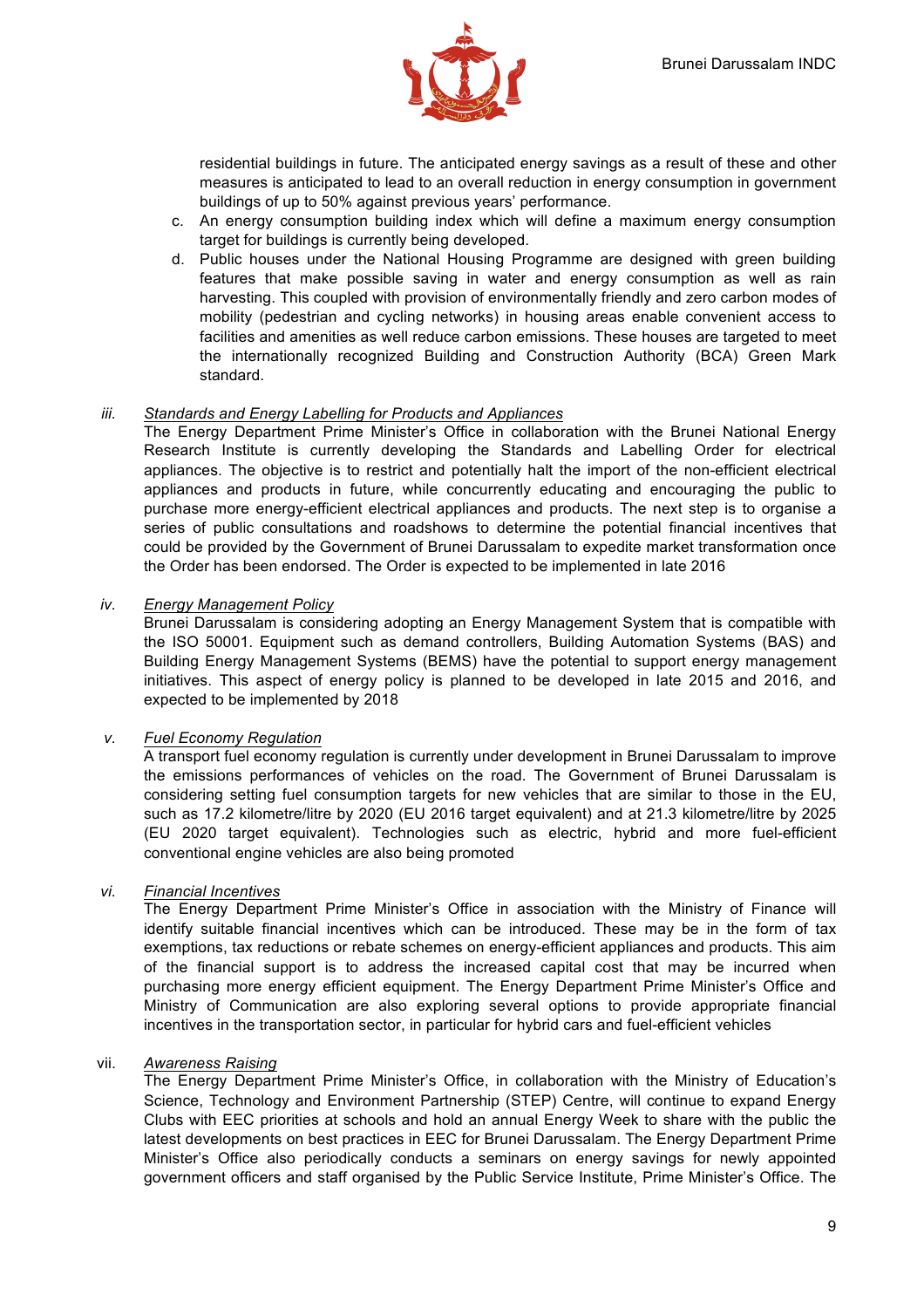

seminars on energy saving are also planned to be extended to rural communities so that they will be given an equal opportunity to learn about EEC

#### **5.1.2 Power Efficiency Improvement**

Improving the overall existing power generation efficiency to greater than 45% by 2020, will be brought about by replacing traditional open cycle power plants with more efficient combined-cycle or combined heat and power plants. Further, a structured maintenance programme will be put into place to minimise system losses.

#### **5.1.3 Deployment of Renewable Energy**

While efforts are being made to improve efficiency in electricity usage, the Energy Department Prime Minister's Office has also taken steps and will continue to put emphasis on the introduction of alternative and renewable energy sources into the electricity generation mix for Brunei Darussalam. The use of renewable energy for generation will offset the use of fossil fuels required to generate the same amount of electricity at conventional fossil fuel power plants.

Brunei Darussalam commissioned its first photovoltaic solar power plant, the Tenaga Suria Brunei (TSB) in Seria in 2010. At 1.2 MW capacity, it is generating approximately 1,600MWh per year and is an important first step in the development of renewable energy sources in the country, where experience of renewable technologies is currently limited.

In addition to solar power, the Energy Department Prime Minister's Office in collaboration with other government and non-government agencies are also investigating the feasibility of a waste-to-energy facility at Sungai Paku. This facility is expected to generate up to 10-15 MW of power from municipal solid waste, which will also result in a reduction in GHG emissions.

Other alternative energy sources such as wind power, hydropower and tidal power are currently being researched by the Government of Brunei Darussalam. Further development will potentially make the technology more economically and technically feasible in the medium and long-term, supporting the Government of Brunei Darussalam's goal to increase the share of renewables so that 10% of the total power generation is sourced from renewable energy by 2035.

#### **5.2 Implementing Transport Related Measures**

As outlined in Section 2, the Government of Brunei Darussalam commissioned a detailed Land Transport Master Plan (LTMP), including background studies on current land transport use, based on which a Land Transport White Paper was drafted.

Brunei Darussalam currently has a high level of vehicle ownership and usage; ownership levels were 0.68 vehicles per capita in 2014. As outlined in the Transport White Paper, under a scenario in which the growth in private transport is left unmitigated, private car traffic is projected to increase rapidly over the next 20 years. The increase will be driven by the anticipated growth in population and levels of car usage. This is expected to create significant congestion issues, and result in rapidly increasing journey times and a 6-fold increase in the share of public roads that are 'over capacity' at peak times by 2025. In order to achieve the scenario of a 40% reduction in morning peak hour carbon dioxide emissions against the BAU scenario in 2035 (see section 2.1.3), the Land Transport Master Plan (LTMP), outlines a number of policies that are being implemented to increase the share of public transport journeys as a percentage of total journeys from its current level of approximately 1% to 22% by 2035. Measures include expanding the bus fleet from 105 to 275 buses, creating a national school bus system, creating separate bus rapid transit (BRT) infrastructure in four corridors from 2017 onwards, and further increasing the capacity by 2035. Such measures will also have the effect of reducing GHG emissions from the use of motorised vehicles.

As current walking and cycling infrastructure is fragmented, more integrated walking and cycling networks are planned for Bandar Seri Begawan and other areas. Moreover, an Urban Smart Travel Zone is proposed for the capital city Bandar Seri Begawan under the LTMP, which is designed to reallocate road space towards public transport and active travel modes. Improved parking policies and intelligent transport systems (ITS) also form part of the suggested policy package, in order to manage traffic demand and improve traffic